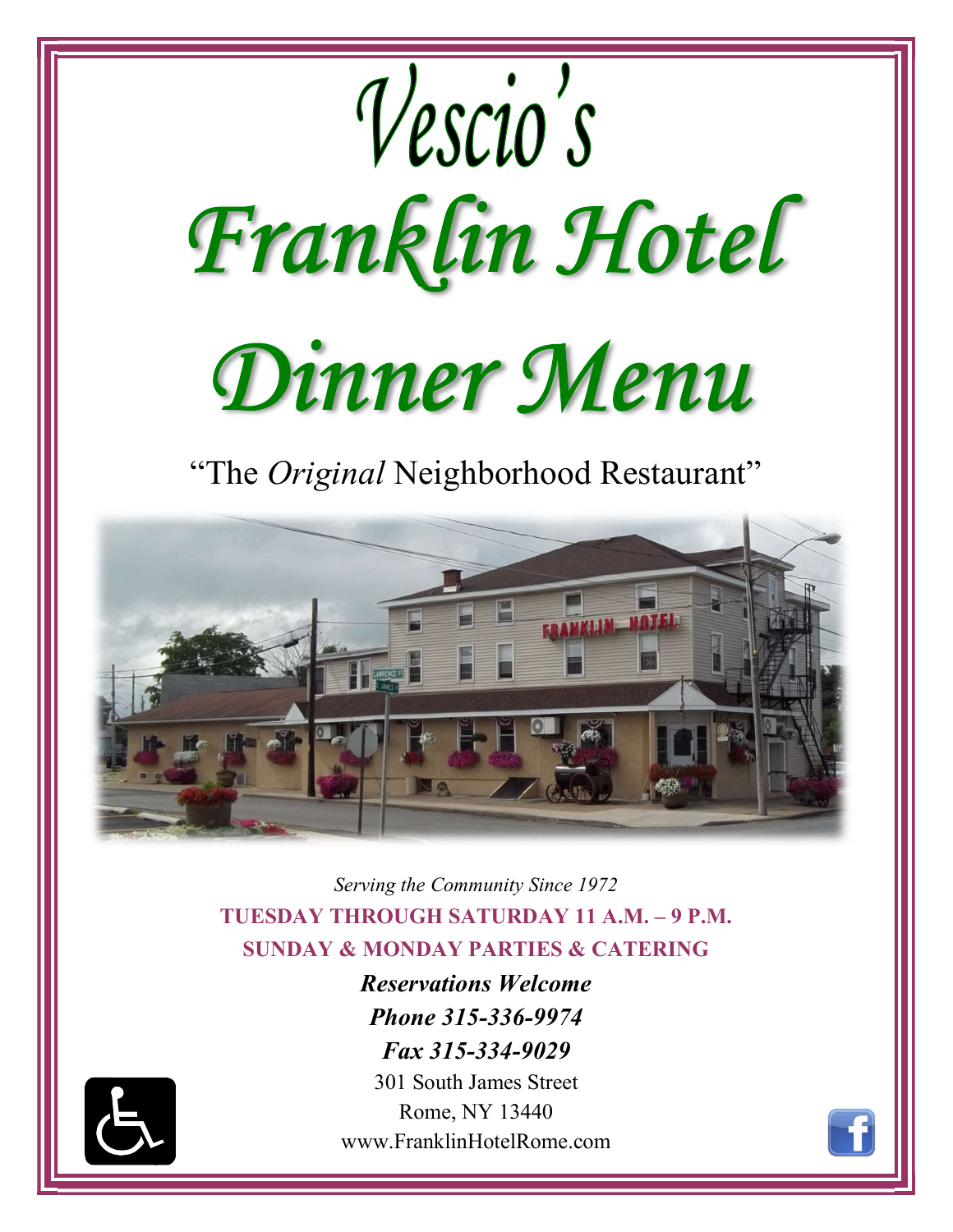Franklin Hotel

### Appetizers

| <b>Grilled Steak Salad</b>                    | Six Ounces of Grilled NY Strip Steak served on a bed of Romaine Lettuce with<br>Croutons, Red Onion, and Ripe Tomatoes With your choice of Dressing  \$14.99 |  |
|-----------------------------------------------|--------------------------------------------------------------------------------------------------------------------------------------------------------------|--|
| <b>Grilled Chicken</b><br><b>Caesar Salad</b> | Grilled Chicken, Romaine Lettuce, and Croutons, tossed with Our Freshly<br>Grated Romano Cheese & Homemade Caesar Dressing W/Anchovies \$12.99               |  |
| <b>Strawberry Chicken</b><br><b>Salad</b>     | Grilled Chicken, Served with Tomatoes and Strawberries Over Mixed Greens<br>Topped with Feta Cheese, with a Citrus Vinaigrette \$12.99                       |  |
| <b>Pear &amp; Walnut Salad</b>                | Grilled Chicken, Cherry Tomatoes and Sliced Pear, over Mixed Greens Topped With<br>Candied Walnuts and Crumbly Blue Cheese W/Your Choice of Dressing\$12.99  |  |
| <b>Antipasto</b>                              | Our Mix of Egg, Ham, Salami, Tomato, Cheese with Romaine & Iceberg Lettuce<br>with our House Dressing<br>Large  \$14.99 Small  \$10.99                       |  |

#### Add Grilled Chicken to any Salad Add \$ 3.99 – Crumbly or Creamy Bleu Cheese Add \$1.25

| <b>Roasted Peppers</b><br><b>Provolone</b>     |                                                                            | Aged Provolone with Roasted Red Peppers & Kalamata Olives.             |                                                                           |
|------------------------------------------------|----------------------------------------------------------------------------|------------------------------------------------------------------------|---------------------------------------------------------------------------|
| <b>Vescio's Mozzarella</b><br>and Tomato Salad | Ciliegine - Fresh Mozzarella Balls, Tossed With Ripe Tomatos, Fresh Basil, |                                                                        |                                                                           |
| <b>Greens Vescio</b>                           |                                                                            | Escarole, Prosciutto, Banana Peppers, Olive Oil & Garlic. Broiled with | Cheese & Bread Crumbs Large  \$13.99 Side  \$6.99                         |
| <b>Hot or Sweet Peppers</b>                    |                                                                            |                                                                        | Roasted Italian Long Hot or Sweet Peppers. Grilled with Olive Oil  \$9.99 |
| <b>Fried Meatballs (4)</b> \$8.99              |                                                                            |                                                                        |                                                                           |
| <b>Toasted Ravioli (8)</b> \$8.99              |                                                                            |                                                                        |                                                                           |
| <b>Mozzarella Sticks (6)</b> \$8.99            |                                                                            |                                                                        | <b>Soup of the Day</b> Small  \$3.99 Large  \$4.99                        |
|                                                |                                                                            | Side Caesar Salad  \$4.99                                              | <b>Tossed Salad</b> \$3.99                                                |
| <b>Broiled Sausages (3)</b> \$8.99             |                                                                            |                                                                        |                                                                           |

#### Sandwiches

|                            | <b>Chicken Parmesan</b> Chicken Breast with Marinara Sauce & Cheese on Our Homemade Roll  \$16.99 |
|----------------------------|---------------------------------------------------------------------------------------------------|
| <b>Grilled Chicken</b>     | Marinated Chicken Breast on Homemade Roll with Lettuce, Tomato & Mayo  \$14.99                    |
| <b>Chicken</b><br>& Greens | Breaded Tender Chicken Breast Sautéed then covered with Greens Vescio and                         |
| <b>Prime Rib Dip</b>       | Sliced, Boneless Prime Rib on Homemade Roll with Melted Cheese & Au Jus  \$16.99                  |
| <b>Veal Parmesan</b>       | Tender Veal Cutlet with Marinara Sauce & Cheese on Our Homemade Roll  \$17.99                     |

All Sandwiches Served With French Fries and Choice of Soup, or Salad Upgrade to Onion Rings Only \$3.99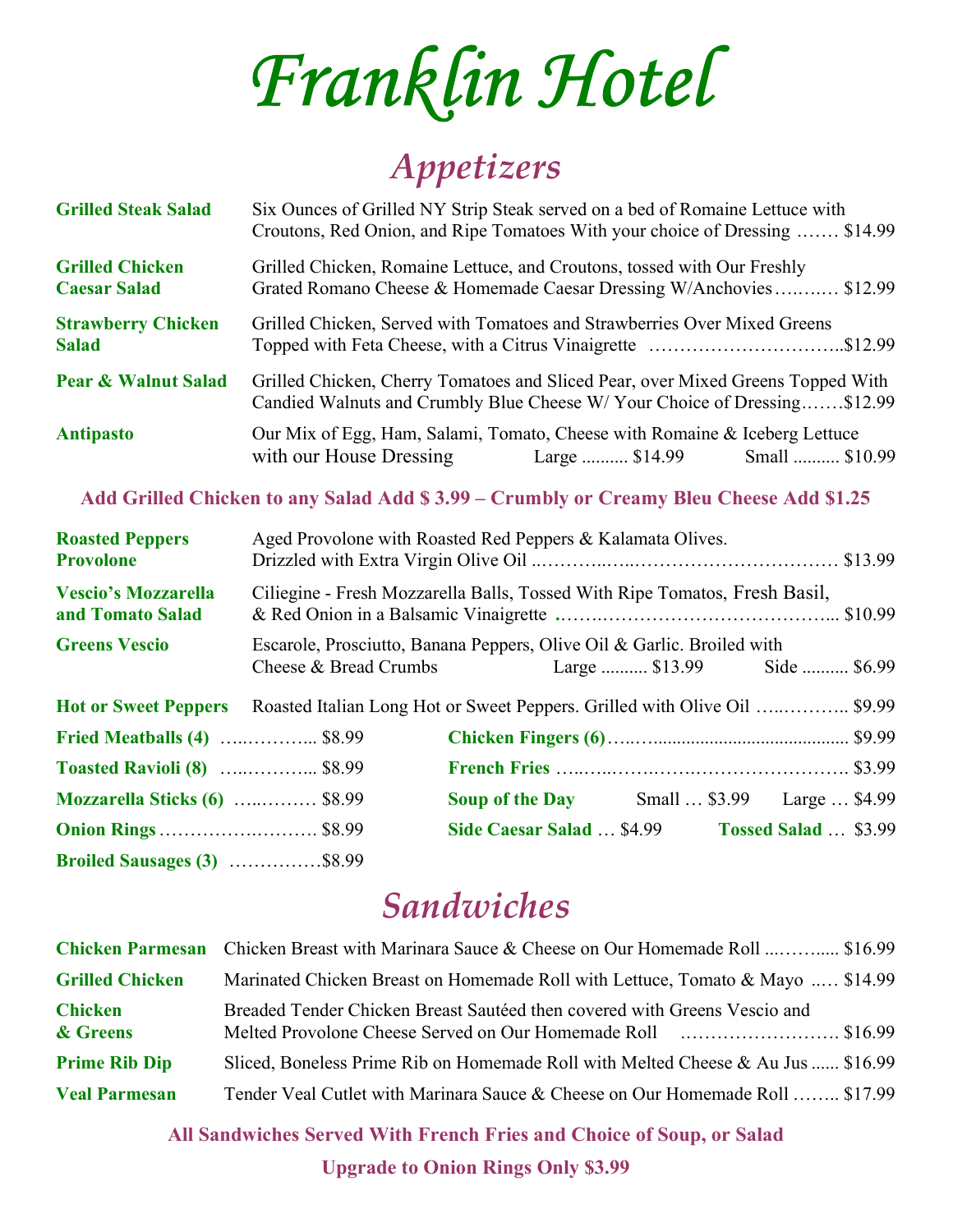#### Pasta

#### Pasta of the Day Served With One of the Following

| Additions: Meatball \$2.25 - Sausage \$2.50 - Bake Any Pasta with Mozzarella \$2.99 |  |
|-------------------------------------------------------------------------------------|--|

# Pasta Specialties

| <b>Stuffed Rigatoni</b>       | Cheese Filled Rigatoni in Our Own Homemade Sun Dried Tomato Cream                                                                                |
|-------------------------------|--------------------------------------------------------------------------------------------------------------------------------------------------|
| <b>Ravioli with</b>           | Assorted Fresh Mushrooms and Pancetta in Our Own Specially Made                                                                                  |
| <b>Shitake Mushrooms</b>      |                                                                                                                                                  |
| <b>Pancetta</b>               | Tender Chicken Breast and fresh Broccoli with Pancetta and Pasta                                                                                 |
| <b>Chicken &amp; Broccoli</b> |                                                                                                                                                  |
| <b>Vodka Chicken</b>          | Our Own Homemade Tomato Cream Sauce Tossed with Tender Chicken                                                                                   |
| & Artichokes                  | Breast Chunks, Tossed with Artichokes & Served Over Pasta  \$17.99                                                                               |
| <b>Chicken &amp; Cherry</b>   | Our Own Specially Made Red Sauce with Hot Cherry Pepper Rings, Pasta                                                                             |
| <b>Pepper &amp; Pasta</b>     |                                                                                                                                                  |
| Gnocchi, Ravioli, or          | Your choice of Pasta Served with a Homemade Meatball or Sausage                                                                                  |
| <b>Stuffed Rigatoni</b>       | Covered with Our Homemade Meat Sauce \$15.99                                                                                                     |
| Gnocchi                       | Gnocchi With Sun Dried Tomatoes & Basil Cream Sauce  \$16.99                                                                                     |
| <b>Chicken with Pesto</b>     | Chicken Breast Tossed with Pasta and Our Basil Sauce  \$18.99                                                                                    |
| <b>Homemade Lasagna</b>       | Layered with Ricotta and Mozzarella Cheese Seasoned Ground Chuck<br>Topped with Our Homemade Marinara Sauce Served \$17.99                       |
| <b>Cavatelli Milano</b>       | Italian Sausage Sautéed with Onions, Mushrooms and Garlic in a Red Wine<br>Marinara Sauce Tossed with Cavatelli and Fresh Grated Romano  \$18.99 |

# Shrimp and Scallop Florentine

Shrimp and Scallops Sautéed with Roasted Red Peppers, Spinach and Mushrooms in a White Wine Butter Garlic Sauce Served over Pasta…………….. \$20.99

| <b>Shrimp &amp; Snap Peas</b> | Butter and Garlic Sauce, with a hint of Lemon with Pasta \$19.99                                                              |
|-------------------------------|-------------------------------------------------------------------------------------------------------------------------------|
| <b>Shrimp Fra Diavolo</b>     | Shrimp with Cherry Peppers, Button Mushrooms and Capers Sautéed in a<br>Spicy Marinara Butter Sauce served over Pasta \$19.99 |
| <b>Shrimp and Scallop</b>     | Shrimp and Scallops Sautéed with Scallions, Button Mushrooms and                                                              |
| <b>Ala-Maria</b>              | Spinach in a Sweet Vermouth Marinara Butter Sauce over Pasta  \$20.99                                                         |
| <b>Cajun Shrimp and</b>       | Shrimp & Scallops Sautéed with Cherry Peppers and Mushrooms                                                                   |
| <b>Scallops Alfredo</b>       | in a White Wine Cajun Alfredo served over Pasta\$20.99                                                                        |

All Entrees Above Served With Choice of Soup or Salad And Bread & Butter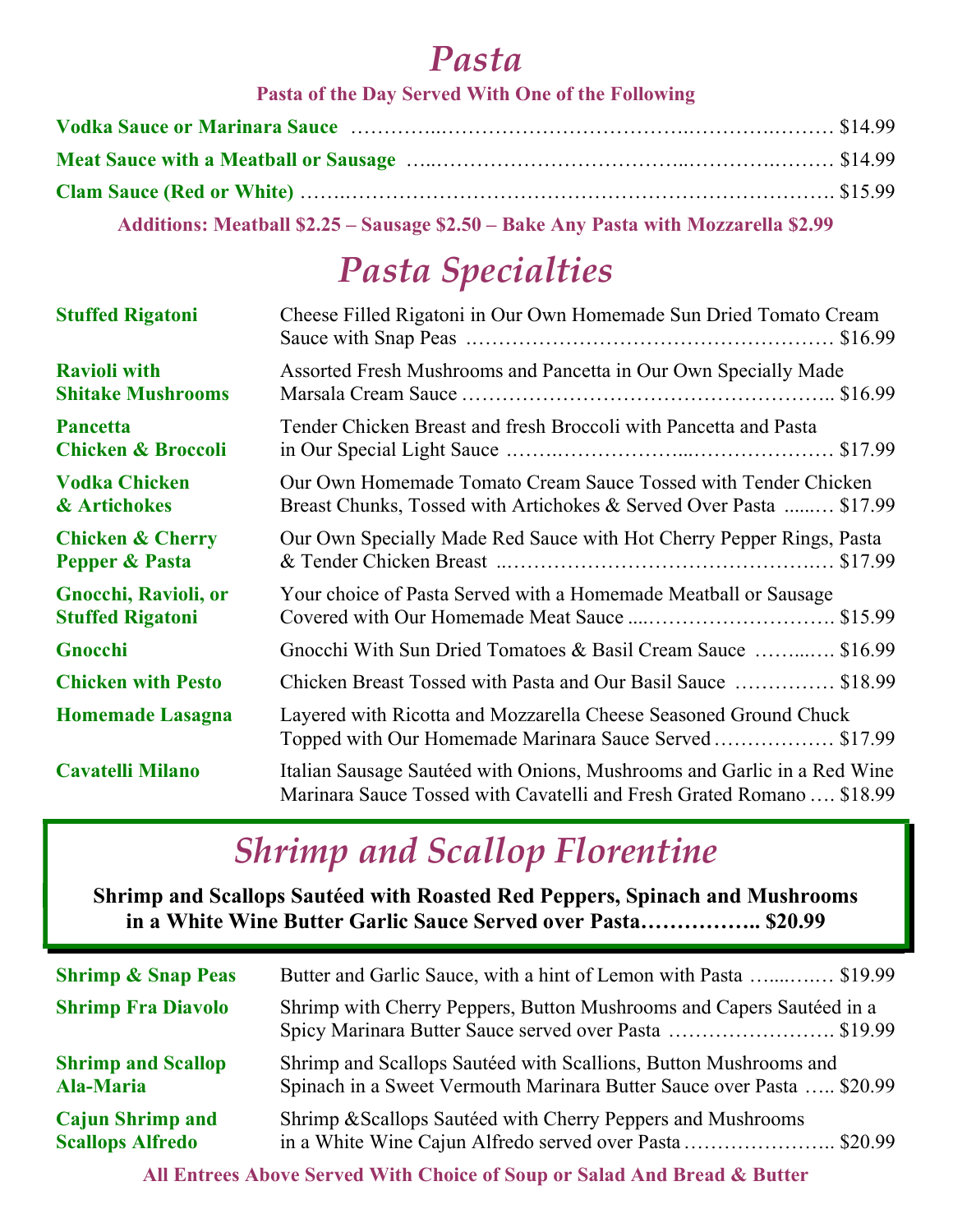### Veal Entrees

| <b>Veal Marsala</b>   | Breaded Tender Cutlets Sautéed in Marsala Wine & Select Spices  \$21.99  |
|-----------------------|--------------------------------------------------------------------------|
| <b>Veal Francaise</b> | Breaded Tender Cutlets Sautéed with Lemon, Butter & Sherry Wine  \$21.99 |
| <b>Veal Parmesan</b>  | Breaded Cutlets Sautéed and Topped with Marinara Sauce & Cheese  \$21.99 |
| <b>Veal Milanese</b>  | Breaded Veal Cutlet served with a side of Tomato and Fresh Mozzarella    |

# Veal or Chicken Saltimbocca

Veal / Chicken Wrapped with Prosciutto Sautéed with Mushrooms in a Sherry Marinara Sauce Topped with Mozzarella Cheese over Greens ..……………. \$23.99 / \$20.99

### Chicken Entrees

| <b>Chicken Milanese</b>   | Breaded Chicken Cutlet served with a side of Tomato and Fresh Mozzarella<br>Spring Mix Salad Dressed With a Balsamic Vinaigrette \$19.99 |
|---------------------------|------------------------------------------------------------------------------------------------------------------------------------------|
| <b>Chicken Florentine</b> | Tender Chicken Breast Sautéed in a White Wine & Butter Sauce with<br>Spinach, Mushrooms, Garlic & Roasted Red Peppers \$19.99            |
| <b>Chicken Francaise</b>  | Breaded Chicken Breast Sautéed with Lemon, Butter & Sherry Wine  \$19.99                                                                 |
| <b>Chicken Marsala</b>    | Tender Chicken Breast Sautéed in Marsala Wine & Select Spices  \$19.99                                                                   |
| <b>Chicken Picatta</b>    | Tender Chicken Breast Sautéed in a Butter, White Wine, Garlic, & Lemon                                                                   |
| <b>Chicken Parmesan</b>   | Tender Breaded Chicken Breast Sautéed and Topped with Marinara                                                                           |

Above Entrees Served With Choice of Soup or Salad, Bread & Butter And Side of Pasta

#### Pork Loin Entrees

| <b>Pork Scarpino</b>   | Boneless Center Cut Pork Loin Topped With Sautéed Onion and Cherry<br>Peppers in a Garlic Balsamic Demi Over Mashed Potatoes \$19.99 |
|------------------------|--------------------------------------------------------------------------------------------------------------------------------------|
| <b>Pork Portobello</b> | Pork Loin Sautéed With Onions, Portabella Mushrooms and Roasted Red<br>Peppers in a Marsala Demi Glaze over Mashed Potatoes \$19.99  |

Pork Entrees Served With Choice of Soup or Salad, Bread & Butter

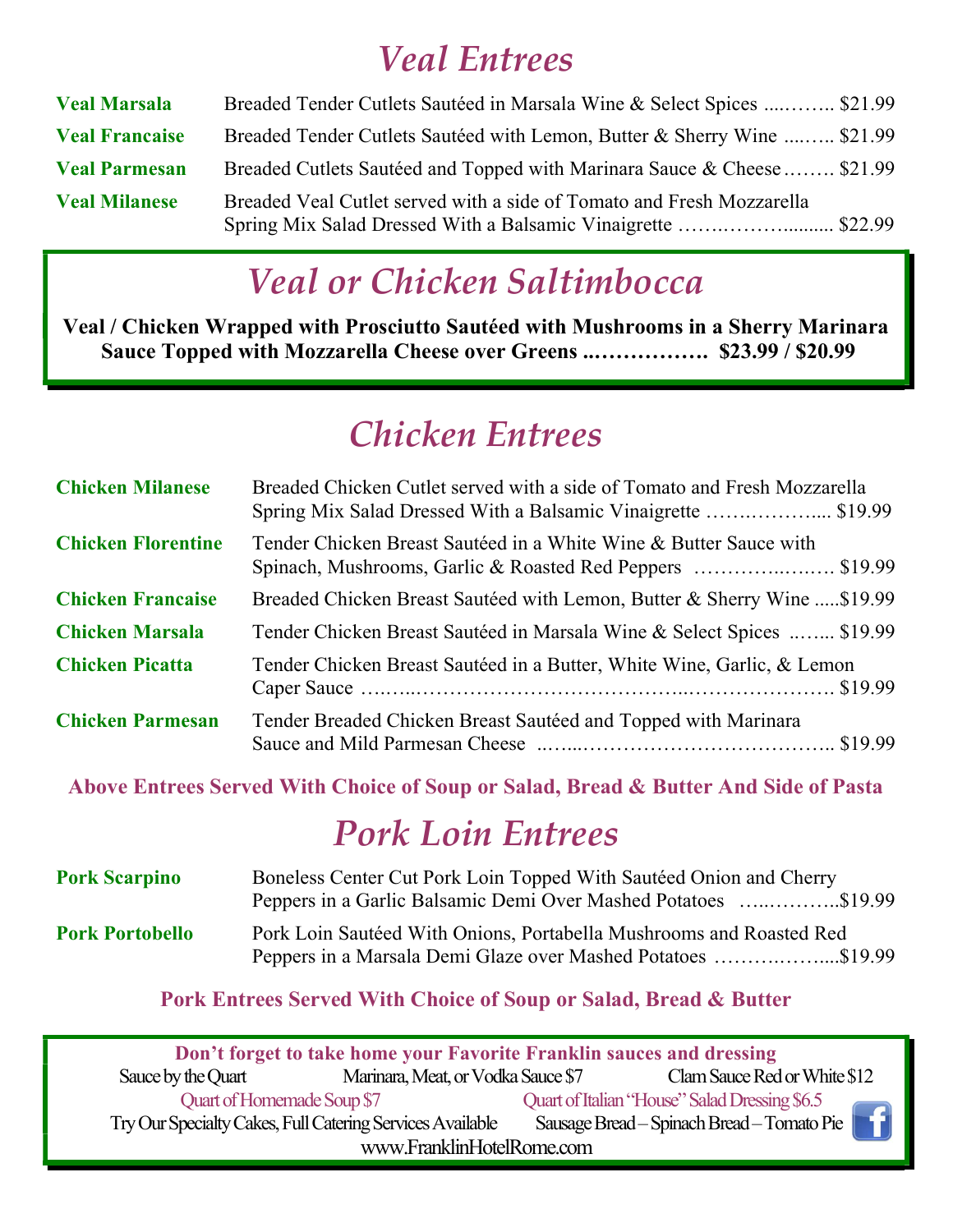# Burgers

| <b>Greens Burger</b>                   | 1/2 lb. Fresh Ground Chuck, Grilled with Greens and Provolone Cheese  \$12.99   |
|----------------------------------------|---------------------------------------------------------------------------------|
| <b>R&amp;R Burger</b>                  | 1/2 lb. Fresh Ground Chuck, Grilled with Roasted Red Peppers, Red Onion,        |
| <b>Bacon Cheeseburger</b>              | 1/2 lb. Fresh Ground Chuck, Grilled and Topped with Bacon & Cheese  \$12.99     |
| <b>Cajun Burger</b>                    | 1/2 lb. Fresh Ground Chuck, Grilled with Cajun Seasoning, Spicy Pepper Rings,   |
| <b>Swiss Mushroom</b><br><b>Burger</b> | 1/2 lb. Fresh Ground Chuck, Grilled and Topped with Sliced Swiss Cheese         |
| <b>Cheeseburger</b>                    | 1/2 lb. Fresh Ground Chuck, Grilled with Lettuce, Tomato, Mayo & Cheese \$10.99 |
| <b>Hamburger</b>                       | 1/2 lb. Fresh Ground Chuck, Grilled with Lettuce, Tomato & Mayo  \$10.50        |
|                                        | All Dungers Coural With Court Color on Enjoy Hagyards to Onion Dings @2.00      |

All Burgers Served With Soup, Salad, or Fries – Upgrade to Onion Rings \$3.99 Add Roasted Italian Long Hot or Sweet Peppers to any Burger only \$1.50

#### Children's Menu (12 and Under with Purchase of an Adult Meal)

#### Beverages

| Coffee, Tea, Decaffeinated  \$2.99 |  |
|------------------------------------|--|

| <b>Whole Milk</b> \$2.50           |                                            |  |
|------------------------------------|--------------------------------------------|--|
|                                    | <b>Saranac Assorted Soda</b> \$2.99        |  |
|                                    | Pellegrino Mineral Water (1/2L) \$2.99     |  |
|                                    | Pellegrino Soda (Assorted Flavors)  \$2.99 |  |
| Coffee, Tea, Decaffeinated  \$2.99 |                                            |  |

#### Free Refills on all Fountain Drinks

Fountain Drinks: Coke, Diet Coke, Orange, Sprite, Ginger Ale, Raspberry Iced Tea Lemonade And Freshly Brewed Iced Tea



We offer a full list of Domestic and Imported Bottled Beers

And a variety of Draft Beers

Wine is Available by the Glass or Bottle – Please ask your server to see a wine list www.FranklinHotelRome.com